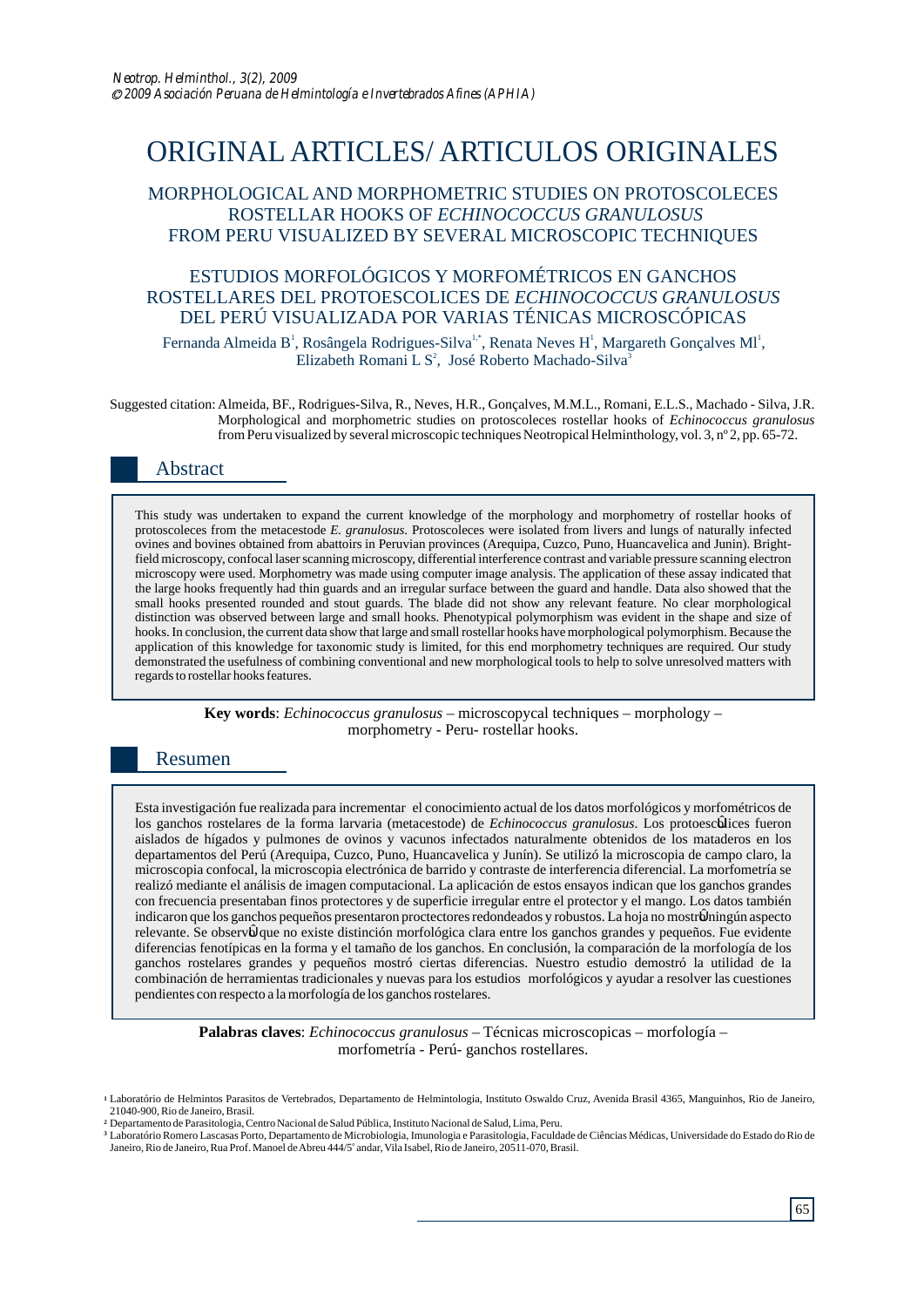#### INTRODUCTION

*Echinococcus granulosus* is a common small tapeworm living in the small intestine of domesticated and wild carnivores (Ingold *et al*., 2001). The larval stage (metacestode) causes cystic echinococcosis (CE) that remains one the most health problem worldwide, especially in the sheeprearing rural areas (Eckert & Deplazes, 2004; Moro *et al.,* 2004; Ahmadi & Dalimi, 2006). The metacestode are found in liver and lungs of sheep, cattle, camels, goats, pigs, buffalo and horses (Thompson & McManus, 2002).

The rostellar hooks are distributed in 2 rows, each have a blade, guard and handle region (Rogan & Richards, 1987). Scanning electron studies revealed that hooks of upper row (large hooks) are longer, more pointed, slightly curved and less robust compared with hooks of the lower row (small hooks). In addition, large hooks had a projecting part with a smooth surface, whereas small hooks had a serrated edge (Antoniou & Tselentis, 1993).

Based on the metacestode rostellar hooks morphology, phenotypic variations have largely been observed in *E. granulosus* from different species of intermediate hosts (Ponce-Gordo & Cuesta-Bandera, 1997; Tashani *et al.,* 2002; Tur eková et al., 2003; Ahmadi, 2004; Almeida et *al.,* 2007). Evidences also showed that protoscoleces differed markedly in both the number and size of hooks, which are host-induced (Hobbs *et al.,* 1990).

There is often a need to collect images for recording metacestode rostellar hooks for both taxonomic and morphological studies in *E. granulosus*. Usually, unstained mounts of hydatid fluid sediment are examined. Diverse techniques as Ryan and modified Baxby stains were recommended for visualization under transmitted-light microscopy, whereas Ziehl-Neelsen stain under green excitation light was very useful for fluorescence microscopy (Clavel *et al.,* 1999). However, the potential value of new techniques does not seem to have been deeply realized for *E. granulosus* studies. Because no specific sample preparation protocols are required, variable pressure scanning electron microscopy now is widely used for morphological studies (Muscariello *et al.,* 2005). In this paper, new data on the morphology and morphometry of rostellar hooks are presented on the basis of bright-field

microscopy, confocal laser scanning microscopy, Normaski differential interference contrast light microscopy and variable pressure scanning electron microscopy.

#### MATERIAL AND METHODS

The *E. granulosus* protoscoleces used in this study were obtained from livers and lungs cysts of ovines and bovines origin from abattoirs in Peruvian provinces Arequipa ( $16^{\circ}$  20' S and  $71^{\circ}$  30' W), Cuzco (13°32' S and 72°00' W), Puno (15°55' S and 70°03' W), Huancavelica (12 $\degree$  50' S and 75 $\degree$  05' W) and Junin (11 ° 24' S and 76 ° 00'W) (Almeida et al., 2007).

Protoscoleces rostellar hooks were aspirated under sterile conditions together with the hydatid fluid from each cyst and rinsed twice in a 0.85% NaCl solution. Each suspension of protoscoleces was sieved to remove the larger debris (Ahmadi, 2004). Then, the material was transferred and stored in small tubes with 10% buffered formalin at room temperature.

Protoscoleces for bright-field microscopy (BM) were squashed under coverslip in polyvinyl lactophenol on microscope glass slides. Acquired images were obtained using Image Pro-Plus software (Media Cybernetics, Inc., Silver Spring, MD, USA). For confocal laser scanning microscopy (CLSM) whole-mounts were examined under a confocal microscopy (LSM 510 – ZETA, Zeiss) (Neves *et al.,* 2004). All of these slides were also examined under phase contrast by adding a prism (Zoom 3.8) to the scanning confocal microscope.

Nomarski differential interference contrast light microscope images of rostellar hooks were obtained from a Zeiss bright-field microscope in a differential interference contrast (DIC) apparatus.

For variable pressure scanning electron microscopy (VPSEM), hooks were rinsed in Milli-Q water followed by repeated centrifugation at 1000g for 2 min. Samples were placed on glass slides, and inspected under a LEO 435 VP SEM operating at 15000 V and 150 Pa. Several linear measurements and area of both large and small hook were analyzed: total area (TA), total perimeter (TP), total length (TL), total width (TW) and distance between blade and guard (BGD).

For the statistical analysis, all procedures were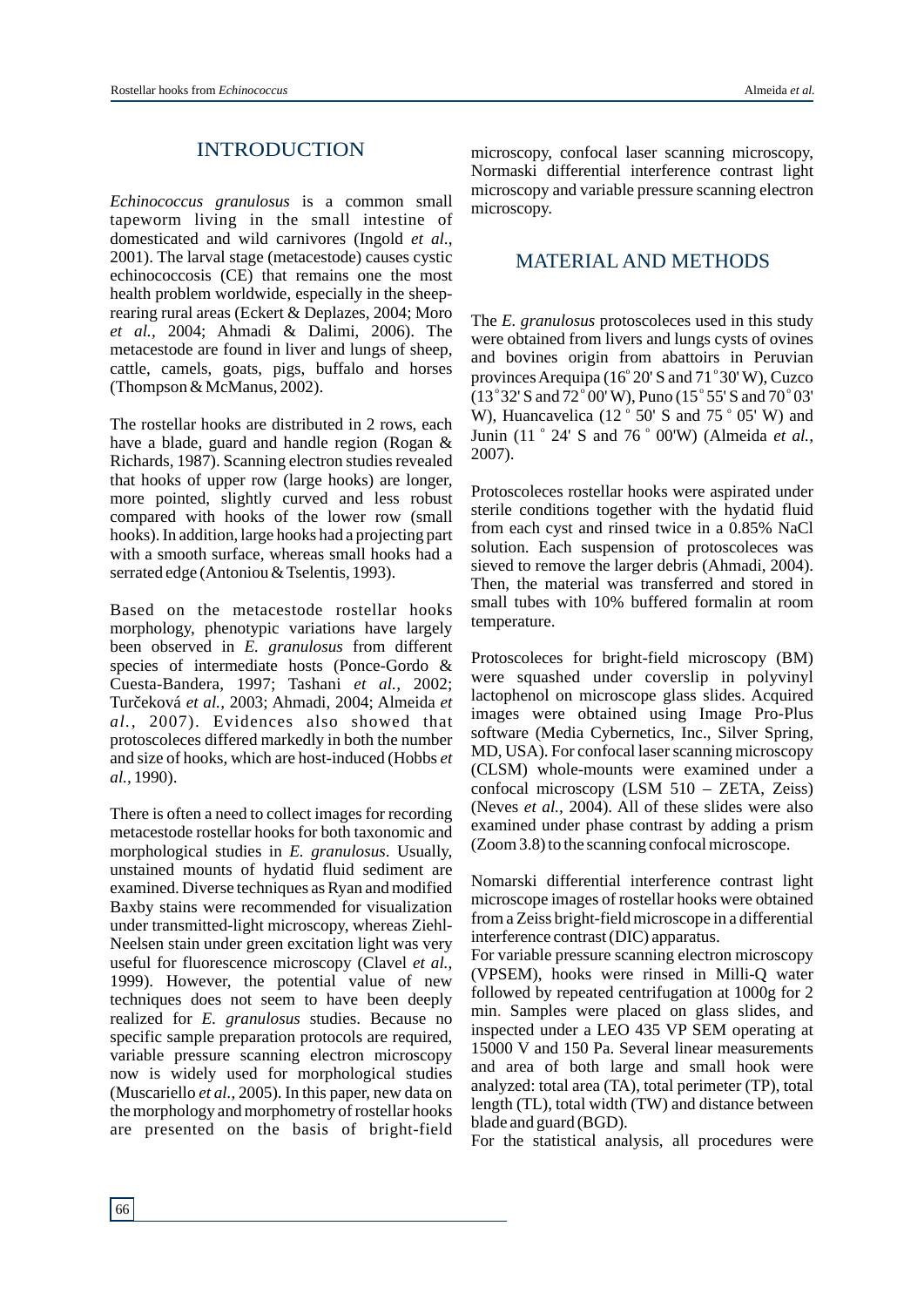carried out using Statistical Package for Social Sciences (SPSS version 9.0, Chicago). Statistical analysis included Analysis of variance (ANOVA) followed by the post-hoc Tukey-test. The statistical significance was assessed at  $p<0.05$ .

# RESULTS

All microscopic techniques utilized evidenced morphologic variations in both large and small rostellar hooks, even though all of them presented handle, blade and guard (Fig. 1a). Large and small hooks presented a central amorphous pulp region (Fig. 1b). Large hooks (Figs. 1b-d) frequently had thin guards and an irregular surface between the guard and handle (Fig. 1c). There are some hooks with stout guards and smooth surface between the guard and handle (Figs. 1b-d). Small hooks (Figs. 1e-f) presented rounded and stout guards (Figs. 1ef). Usually, the surface between the guard and handle was irregular (Fig. 1a). The blade did not show any relevant feature.

We obtained good results with differential interference contrast microscopy (DIC). Some protoscoleces settled in the cyst fluid (hydatid sand) were joined by a slender stalk (Fig. 2a). They possess a variable number of rostellar hooks arranged in two rows (Fig. 2 b), alternating between large (upper row) and small hooks (lower row).

It was possible to remove a small number of hooks from the rostellar pad and analyze the marks they left on the rostellum. Variable pressure scanning electron microscopy (VPSEM) imaging revealed that the marks left by the missing upper row hooks were larger than lower row ones (Fig. 2c). The larger hooks are located in the upper row (Fig. 2d).

Confocal laser scanning microscopy (CLSM) images confirmed that large hooks had thin guards with an irregular surface between the guard and handle (Fig. 3a). Hooks with stout guards and a smooth surface between the guard and handle was found (Fig. 3b). Small hooks also presented rounded and stout guards (Fig. 3c), and usually the surface between the guard and handle was irregular (Fig. 3d).

The morphometric approach allowed discriminating differences between large and small hooks. The hooks of the upper row were found to be

significantly longer than those of the lower row. The average measurements of large hooks were  $101\mu$  m<sup>2</sup> (TA), 61µm (TP), 25µm (TL), 9µm (TW) and 10µm (BGD). Regarding the small hooks, the average measurements of were 79um (TA), 52um (TP),  $22\mu$ m (TL),  $8\mu$ m (TW) and  $10\mu$ m (BGD).

#### DISCUSSION

Many issues concerning the taxonomy of *E. granulosus* have been resolved on the basis of morphological and morphometric techniques. For these purposes, there is often a need to collect images for recording metacestode rostellar hooks. To date, only conventional morphological techniques as bright-field microscopy, scanning electron microscopy and transmission electron microscopy were used (Kumaratilake *et al.,* 1986; Smith & Richards, 1991; Antoniou & Tselentis, 1993; Dubinský *et al.,* 1998; Xiao *et al.,* 2005). The potential value of new techniques does not seem to have been deeply realized for *E. granulosus* studies.

Usually, for bright-field analysis unstained mounts of hydatid fluid sediment are examined due to difficulty of staining rostellar hooks (Clavel *et al.,* 1999). In this work, the features and distribution of unstained rostellar hooks from Peruvian samples under several morphological techniques were examined. This study and others (Said *et al.,* 1988; Hobbs *et al.,* 1990; Ponce-Gordo & Cuesta-Bandera, 1997; Dubinský *et al.,* 1998; Turcekov? *et al.,* 2003; Ahmadi, 2004; Thompson *et al.,* 2006) evidenced a high degree of polymorphism within hooks. We observed that large hooks had a slender guard, whereas the guard of the small hooks was more robust and rounded. The region between the guard and the handle was serrated. In contrast, scanning electron studies revealed that large hooks were longer, more pointed, slightly curved and less robust in comparison with small hooks. The large hooks had a projecting region with a smooth surface, whereas small hooks had a serrated edge (Antoniou & Tselentis, 1993).

During protoscolex development this parasitic form remains attached to the germinative layer through a stalk. When fully differentiated, the stalk is cut off and the infective protoscolex is now free in the hydatid fluid (Galindo *et al.,* 2002). On observing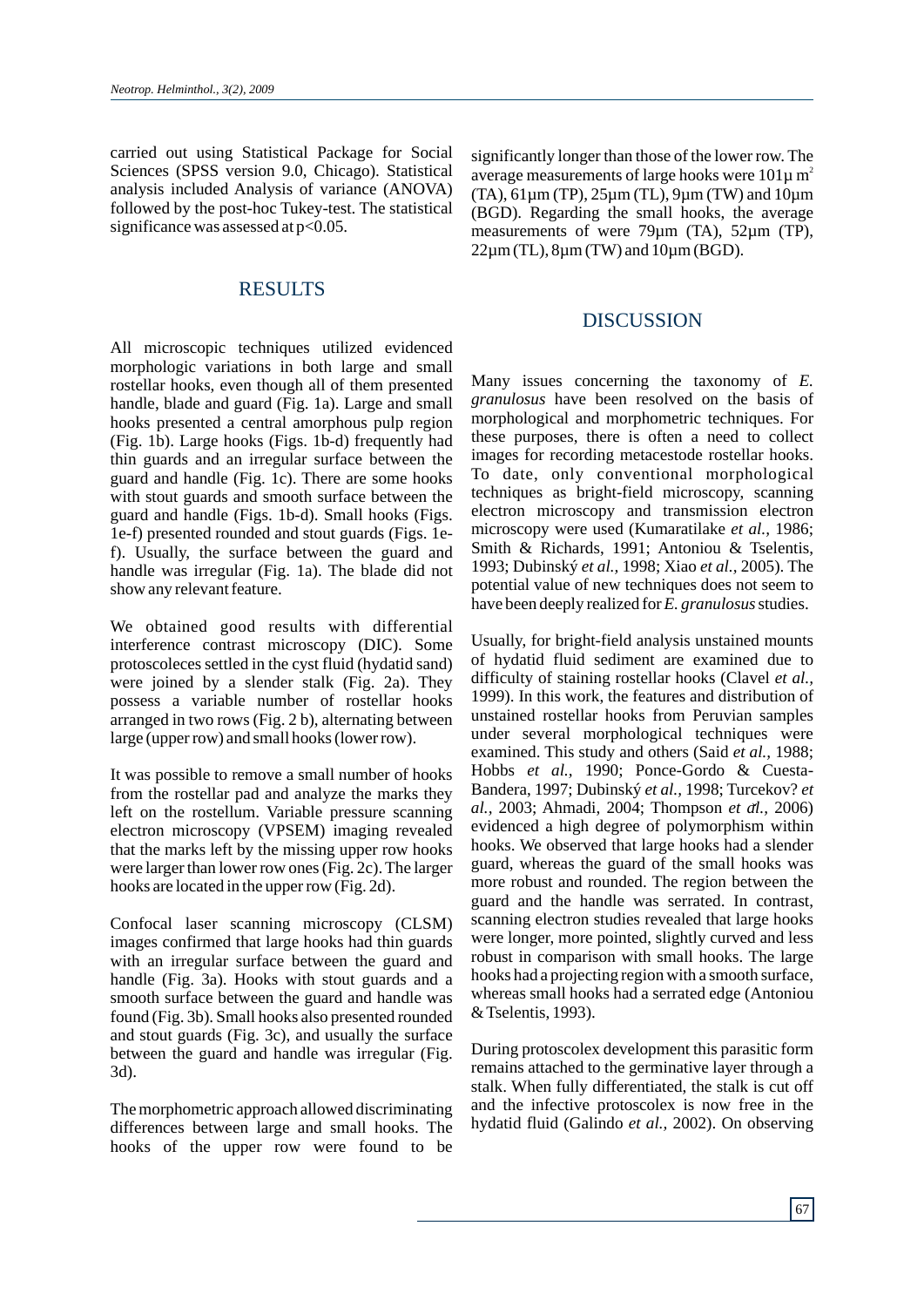brood capsules under bright-field microscopy, our data confirm that developing stages already harbor rostellar hooks, which are the first fully, differentiated structures formed at the apical region of the nascent scolex (Galindo *et al.,* 2002).

The major question arising from these findings is that large and small hooks are not accurately discriminated on the basis of morphological tool, as recently observed for *Echinococcus shiquicus*(Xiao *et al.,* 2005). From a taxonomic viewpoint, the larval-hook morphometry is a valid method for identifying *E. granulosus* (Ahmadi, 2004). The results obtained here indicate that large and small hooks can be reliably distinguished on the basis of morphometric differences between them. This result agrees with previous studies (Ponce-Gordo & Cuesta-Bandera, 1997; Ahmadi, 2004; Almeida *et al.,* 2007).

An important finding in relation to previous studies (Antoniou & Tselentis, 1993; Xiao *et al.,* 2005) refers to the two rows of rostellar hooks: large (upper row) and small hooks (lower row). Because no specific sample preparation protocols are required, variable pressure scanning electron microscopy (VPSEM) now is widely used for morphological studies (Griffin, 2007). This technique was chosen because does not requires some proceeding that makes possible damages to the preparation. This approach combines the advantages of light microscopy and resolution of electron microscopy (Muscariello *et al.,* 2005). Variable pressure scanning electron microscopy imaging revealed that the marks left by the missing upper row hooks were larger than lower row ones. In addition, larger hooks are located in the upper row. Records exist indicating that these differences in the morphology of the two types of hooks are related to the differences in their function (Antoniou & Tselentis, 1993).

Confocal imaging has been demonstrated both theoretically and practically to give improved visibility of optical sections and improved resolution. Since the images produced by the confocal system are held in a digital frame store they are readily available for computer analysis (White *et*  *al.,* 1987). Another advantage is that a same wholeunt can be observed either by BM or CLSM. Our previous studies evidenced that CLSM allows the study of gross anatomy in chloride carmine-stained helminthes (Machado-Silva *et al.,* 1998; Neves *et al.,* 2004). However, in this study the rostellar hooks failed to stain with chloride carmine (data not shown). In this respect, CLSM images of unstained hooks were obtained with a prism coupled for the phase contrast technique. Apart from their low degree of fluorescence, the protocol followed in this study allowed us to support the notion that rostellar hooks show morphological polymorphism, as above described for bright-field analysis. Consequently, it is still difficult to accurately discriminate between these two rostellar hooks on because morphological variations were evidenced. Finally, future studies based on stained rostellar hooks are needed (Clavel *et al.,* 1999).

In conclusion, the current data show that large and small rostellar hooks have morphological polymorphism. Because the application of this knowledge for taxonomic study is limited, for this end morphometry techniques are required. Our study demonstrated the usefulness of combining conventional and new morphological tools to help to solve unresolved matters with regards to rostellar hooks features.

# ACKNOWLEDGEMENTS

This work was supported by a fellowship from Conselho Nacional de Desenvolvimento Cient?fico e Tecnológico (JRMS). We thank Dr. Roberto Magalhães Pinto (Laboratório de Helmintos Parasitos de Vertebrados, Instituto Oswaldo Cruz), Mr. Pedro Paulo de Abreu Manso (Departamento de Patologia, Instituto Oswaldo Cruz), Mr. Jonas Brito (Universidade do Estado do Rio de Janeiro), for his assistance with the VPSEM, and Mr. Bruno Eschinazi Vieira (Laboratório de Produção e Processamento de Imagem Científica, IOC) for technical assistance with the figures.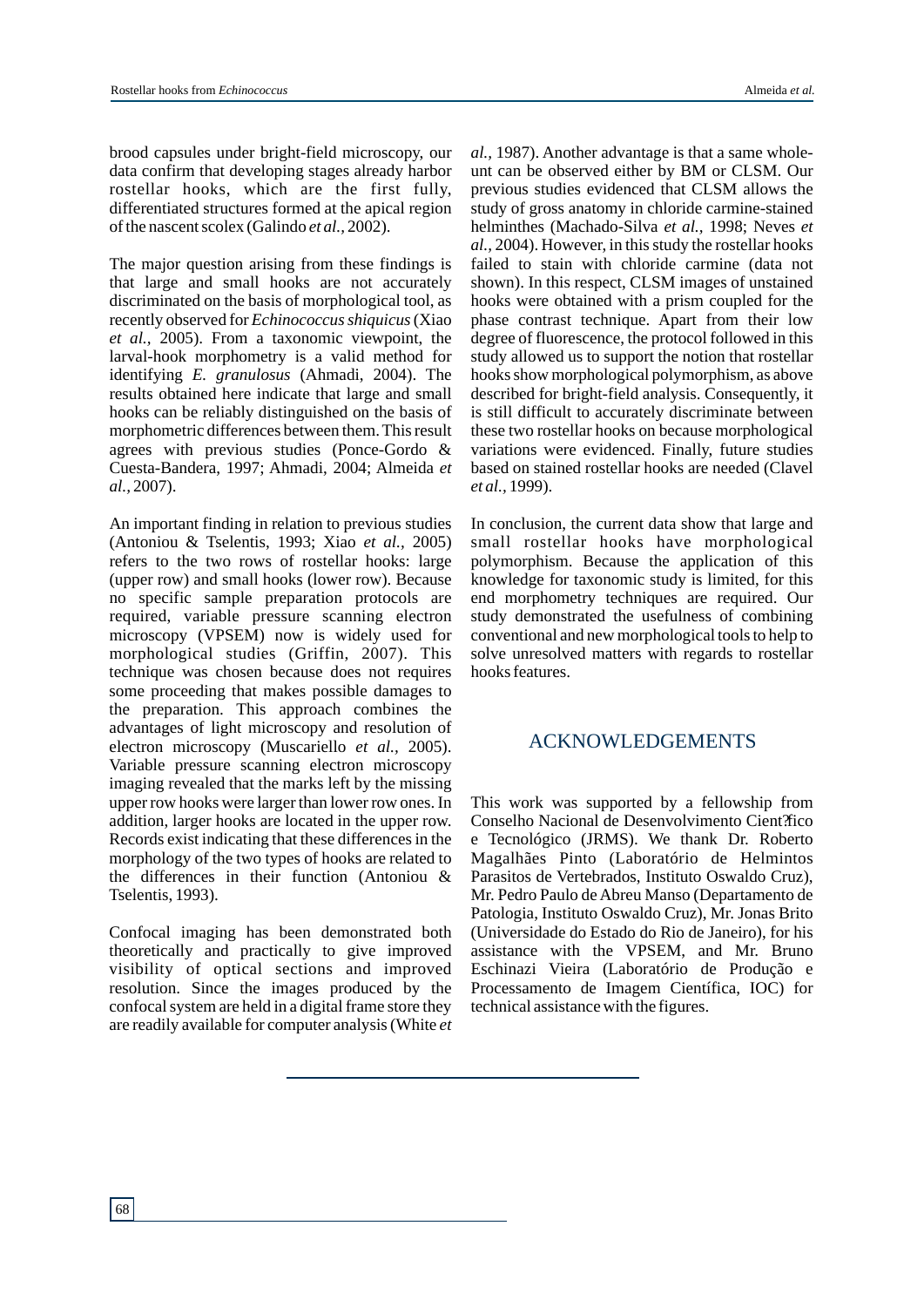**Figure 1.** Bright-field micrographs of *Echinococcus granulosus* large and small rostellar hooks. **a** Large (left) and small (right) rostellar hooks showing the guard (arrows) and the surface between the guard and handle  $(2, \star)$ , **b** large hooks showing the central amorphous pulp (arrow), **c - f** rostellar hooks showing the guard (arrows) and the surface between the guard and handle  $(*\hat{y})$ : b, blade; g, guard; h, handle. Scale bar, 9µm.

**Figure 2.** Photomicrographies of *Echinococcus granulosus* metacestodes. **a** Bright-field images in a differential interference contrast of brood capsules containing protoscoleces joined by a slender stalk (arrow), bar 26µm; **b** Bright-field images in a differential interference contrast of large  $(\rightarrow)$  and small ( $\rightarrow$ ) rostellar hooks, bar 26 $\mu$ m; **c** Variable pressure scanning electron microscopy micrographs showing marks left by the missing large  $(\rightarrow)$  and small hooks ( $\rightarrow$ ), bar 5µm; **d** Variable pressure scanning electron microscopy micrographs showing rostellar hooks showing large hooks in the upper row  $(\rightarrow)$  and small hooks in lower row  $(\rightarrow)$ , bar 5µm.





**Figure 3.** Confocal laser scanning images of *Echinococcus granulosus*showing rostellar hooks. **a - b**  Large rostellar hooks showing the guard (arrows), **c - d** Small rostellar hooks showing the guard (arrows) and the surface between the guard and handle (?). Scale bar, 7µm.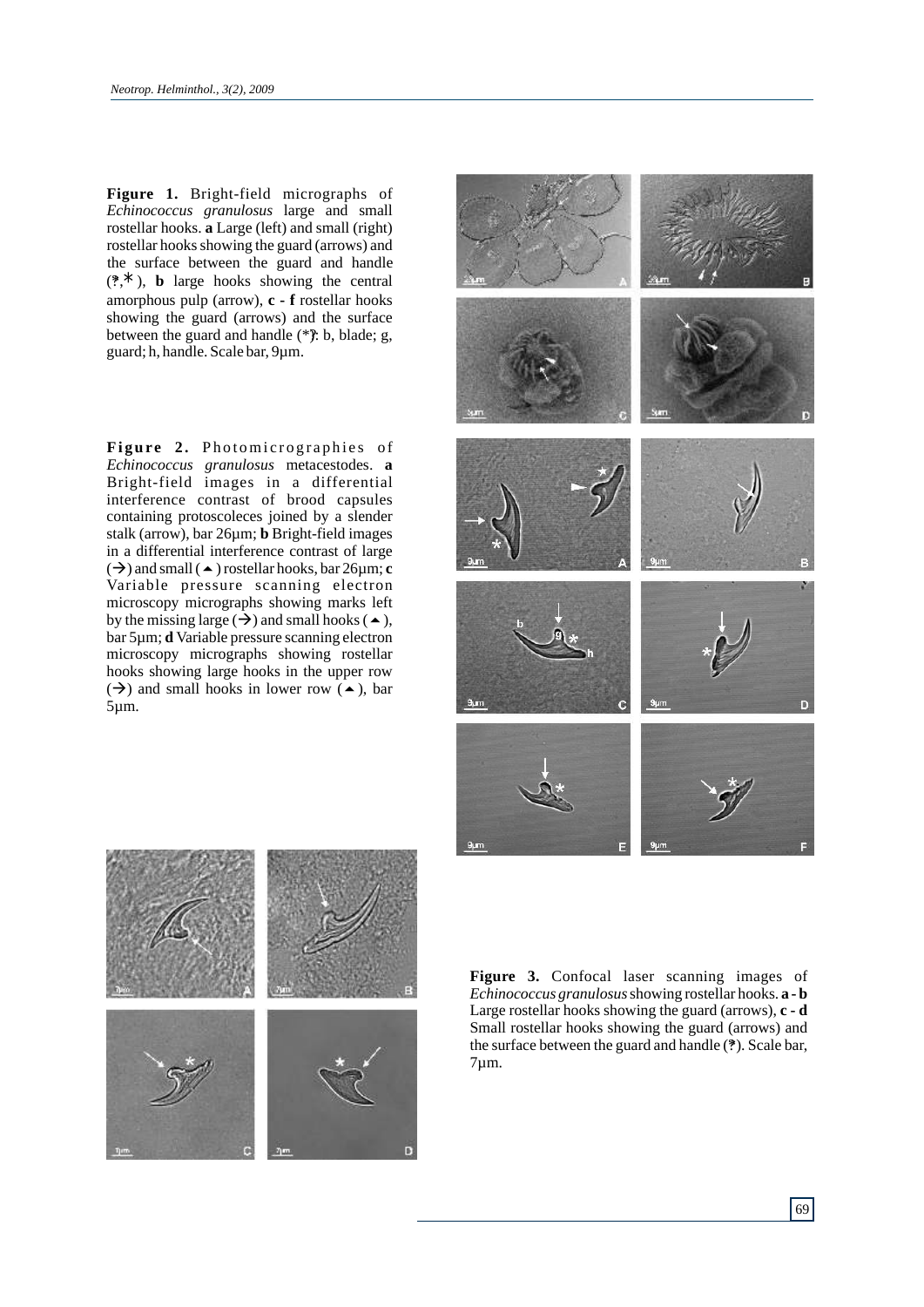# BIBLIOGRAPHIC REFERENCES

- Ahmadi, NA. 2004. *Using morphometry of the larval rostellar hooks to distinguish Iranian strains of* Echinococcus granulosus*.* Annals of Tropical Medicine and Parasitology, vol. 98, pp.211-220.
- Ahmadi, N & Dalimi, A. 2006. *Characterization of*  Echinococcus granulosus *isolates from human, sheep and camel in Iran.* Infection, Genetics and Evolution, vol. 6, pp.85-90.
- Almeida, FB, Rodrigues-Silva, R, Neves, RH, Romani, EL & Machado-Silva, JR. 2007. *Intraspecific variation of* Echinococcus granulosus*in livestock from Peru.*Veterinary Parasitology, vol.143, pp.50-58.
- Antoniou, M & Tselentis, Y. 1993. *Studies on*  Echinococcus granulosus *using the scanning electron microscope. II. The hooks.* Parasitology Research, vol.79, pp.543-546.
- Clavel, A, Varea, M, Doiz, O, Lopez, L, Quilez, J, Castillo, FJ, Rubio, C & Gomez-Lus, R. 1999. *Visualization of hydatid elements: comparison of several techniques.*Journal of Clinical Microbiology, vol.37, pp.1561- 1563.
- Dubinský, P, Stefancl ková, A, Turceková, L, Macko, JK & Soltýs, J. 1998. *Development and morphological variability of* Echinococcus granulosus*.* Parasitology Research, vol.84, pp.221-229.
- Eckert, J & Deplazes, P. 2004. *Biological, epidemiological, and clinical aspects of echinococcosis, a zoonosis of increasing concern.* Clinical Microbiology Reviews, vol.17, pp.107-135.
- Galindo, M, Gonzalez, MJ & Galanti, N. 2002. Echinococcus granulosus *protoscolex formation in natural infections.* Biomedical Research, vol.35, pp.365-371.
- Griffin, BJ. 2007. *Variable pressure and e n v iro nme n t a l s c a n n i n g e l e c tro n microscopy: imaging of biological samples.* Methods in Molecular Biology, vol.369, pp. 467-495.
- Hobbs, RP, Lymbery, AJ & Thompson, RC. 1990. *Rostellar hook morphology of* Echinococcus granulosus *(Batsch, 1786) from natural and experimental Australian hosts, and its implications for strain recognition.* Parasitology, vol.101, pp.273-281.
- Ingold, K, Dai, W, Rausch, RL, Gottstein, B & Hemphill, A. 2001. *Characterization of the laminated layer of in vitro cultivated* Echinococcus vogeli *metacestodes.* Journal of Parasitology, vol.87, pp.55-64.
- Kumaratilake, LM, Thompson, RCA & Eckert, J. 1986. Echinococcus granulosus *of equine origin from different countries possess uniform morphological characteristics.* International Journal of Parasitology, vol.16, pp.529-540.
- Machado-Silva, JR, Pelajo-Machado, M, Lenzi, HL & Gomes, DC. 1998. *Morphologic study of adult male Worms of* Schistosoma mansoni *Sambon, 1907 by confocal laser scanning microscopy.* Mem**û**as do Instituto Oswaldo Cruz, vol. 93, pp.303-307.
- Moro, PL, Lopera, L, Cabrera, M, Cabrera, G, Silva, B, Gilman, R & Moro, MH. 2004. *Short report: endemic focus of cystic echinococcosis in a coastal city of Peru.* American Journal of Tropical Medicine and Hygiene, vol.71, pp.327-329.
- Muscariello, L, Rosso, F, Marino, G, Giordano, A, Barbarisi, M, Cafiero, G & Barbarisi, A. 2005. *A critical overview of ESEM applications in the biological field.* Journal of Cellular Physiology, vol.205, pp.328-334.
- Neves, RH, Costa-Silva, M, Martinez, EM, Branquinho, TB, Oliveira, RMF, Lenzi, HL, Gomes, DC & Machado-Silva, JR. 2004. *Phenotypic plasticity in adult worms of*  Schistosoma mansoni *(Trematoda: Schistosomatidae) evidenced by bright field and confocal laser scanning microscopies.* Memblas do Instituto Oswaldo Cruz, vol. 99, pp.131-136.
- Ponce-Gordo, F & Cuesta-Bandera, C. 1997. *Differentiation of Spanish strains of* Echinococcus granulosus *using larval rostellar hook morphometry.* International Journal for Parasitology, vol.27, pp.41-49.
- Rogan, MT & Richards, KS. 1987. Echinococcus granulosus: *changes in the surface ultrastructure during protoscolex formation.*  Parasitology, vol.94, pp.359-367.
- Said, IM, Abdel-Hafez, SK & Al-Yaman, FM. 1988. *Morphological variation of* Echinococcus granulosus *protoscoleces from hydatid cysts of human and various domestic animals in Jordan.* International Journal for Parasitology, vol.18, pp.1111- 1114.

70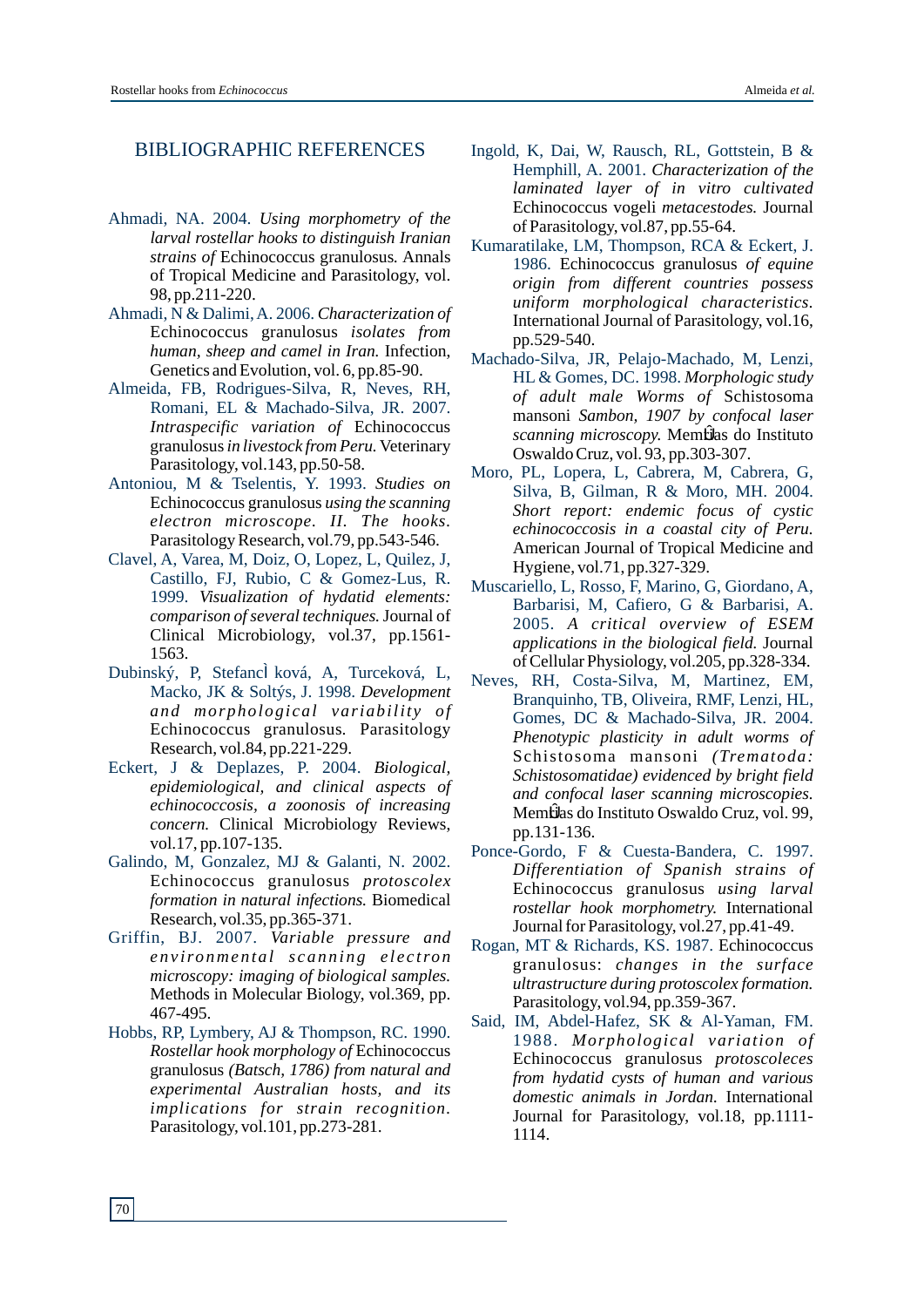- Smith, SA & Richards, KS. 1991. *Ultrastructure and microanalyses of the protoscolex hooks of* Echinococcus granulosus*.* Parasitology, vol.103, pp.267-274.
- Tashani, OA, Zhang, LH, Boufana, B, Jegi, A & McManus, DP. 2002. *Epidemiology and strain characteristics of* Echinococcus granulosus *in the Benghazi area of eastern Libya.* Annals of Tropical Medicine and Parasitology, vol.96, pp.369-381.
- Thompson, RCA, Boxell, AC, Ralston, BJ, Constantine, CC, Hobbs, RP, Shury, T & Olson, ME. 2006. *Molecular and morphological characterization of* Echinococcus *in cervids from North America.* Parasitology, vol.132, pp.439-447.
- Thompson, RCA & McManus, DP. 2002. *Towards a taxonomic revision of the genus* Echinococcus*.* Trends in Parasitology, vol.18, pp.452-457.
- Turčekovl, L, Snábel, V, D'Amelio, S, Busi, M & Dubinský, P. 2003. *Morphological and genetic characterization of* Echinococcus granulosus *in the Slovak Republic.* Acta Tropica, vol.85, pp.223-229.
- White, JG, Amos, WB & Fordham, M. 1987. *An evaluation of confocal versus conventional maging of biological structures by fluorescence light microscopy.* The Journal of Cell Biology, vol.105, pp.41-48.
- Xiao, N, Qiu, J, Nakao, M, Li, T, Yang, W, Chen, X, Schantz, PM, Craig, PS & Ito, A. 2005. Echinococcus shiquicus *n. sp., a taeniid cestode from Tibetan fox and plateau pika in China.* International Journal for Parasitology, vol.35, pp.693-701.

Corresponde to author/Autor para correspondencia:

Rosângela Rodrigues-Silva

Laboratorio de Helmintos Parasitos de Vertebrados Instituto Oswaldo Cruz, Avenida Brasil 4365, Manguinhos, Rio de Janeiro, RJ, Brasil.

Email/correo electrónico: rsilva@ioc.fiocruz.br

Phone: +55-021-25984361 Fax: +55-021-25984363